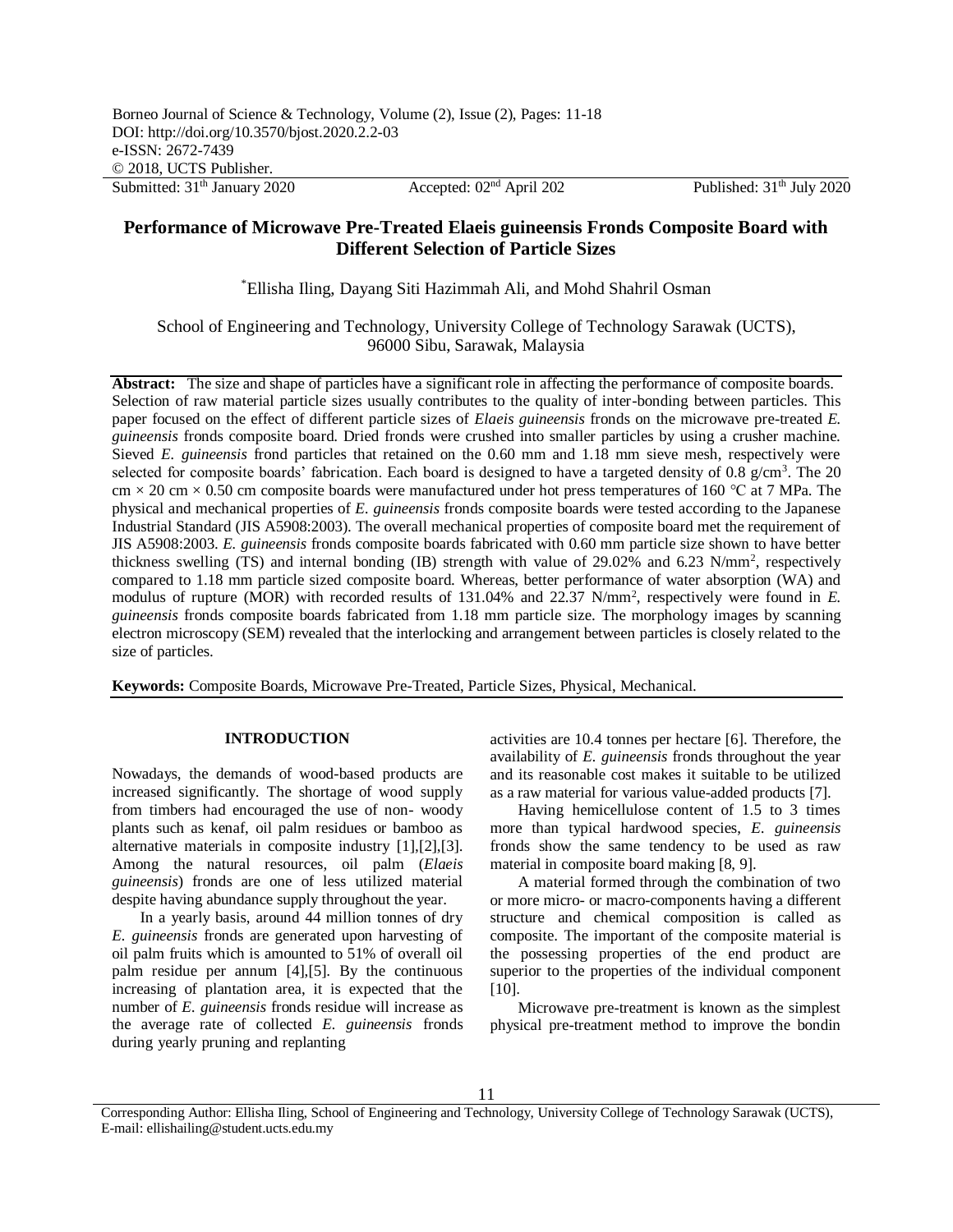properties of natural fibers [\[11\]](#page-7-0). This process does not require high energy consumption and usage of any solvents or auxiliary chemicals. According to Tajuddin, Ahmad [12], the performance of fabricated boards improved after underwent microwave pre-treatment before being consolidated via hot press machine.

In manufacturing of composite board, the size and shape of particles have a significant role in affecting the physical and mechanical properties of composite boards. Selection of raw material particle sizes usually contributes to the quality of inter-bonding between particles.

Hashim *et al.* [13] and Chiang *et al.* [14] discovered that coarser particles can cause more overlapping areas and produce larger voids. The presence of vacancy deficiency in composite board tends to cause premature failure because the incompact structure is not strong enough to withstand the typical external force applied.

The purpose of this research was to evaluate the performances of composite board as affected by different particle size of *E. guineensis* fronds.

The *E. guineensis* frond particles were microwave pre-treated prior to mixing with 10% urea formaldehyde. The physical and mechanical properties of all composite board were compiled and investigated. In addition, the cross section and surface morphologies of fabricated boards were characterized to determine the bonding quality of the experimental composite boards as a function of particle sizes selection.

# **MATERIALS AND METHODS**

Fresh *E. guineensis* fronds were supplied by local oil palm plantation. *E. guineensis* fronds were chipped, and oven dried to 6-8% moisture contents with a heating temperature of 100℃. The oven dried *E. guineensis*  frond chips were then further reduced into particulate shape by using a crusher machine.

The crushed *E. guineensis* frond particles were then distributed on the sieve mesh of 2.0 mm,

1.18 mm and 0.60 mm, respectively via vibrational sieving machine. Only particles that retained on the 1.18 mm and 0.60 mm sieve meshes were selected to be used in the fabrication of composite board. A one minute microwave pre-treatment at 700 watt were applied on raw *El guine.nsis* frond particles before mixing with 10% low formaldehyde emission urea formaldehyde (UF) resins. The composite boards were made on a laboratory scale by standard techniques and controlled conditions. *E. guineensis* frond particles were weighed and placed into a steel mould with dimension of (20 x 20 x 0.50)  $\pm$  0.02 cm with targeted densities of  $0.8$  g/cm<sup>3</sup>. The mats were compressed by using hot press machine under the

pressure of 7 MPa with platen temperature of 160 ℃for 20 minutes.

The pressed composite boards were then left cooled followed by cutting of test specimens based on Japanese Industrial Standards (JIS A5908:2003) [15]. The test specimens were then conditioned in a conditioning chamber at temperature of 20  $\pm$  2 °C and relative humidity of  $65 \pm 5\%$  for seven days.

Three replicated samples of each board were prepared to be tested for physical and mechanical properties and the average data were analyzed.

# **Particle Size Characterization**

A random of 100 *E. guineensis* frond particles retained at 1.18 mm and 0.60 mm sieve mesh, respectively were selected from each mesh to be cross- checked by using HIROX KH-8700 3D digital microscope.

# **Physical Testing**

The physical properties of *E. guineensis* frond composite boards were tested by performing water absorption (WA) and thickness swelling (TS) tests. For each test, specimens with dimension of 5 cm  $\times$  5 cm were prepared. All specimens were soaked in distilled water for 24 hours. The results after 24 hours immersion were measured and recorded for both WA and TS, respectively.

# **Mechanical Testing**

Internal bonding (IB) test and modulus of rupture (MOR) were performed to evaluate the mechanical properties of *E. guineensis* frond composite board. The Hegewald and Peschke Testing Machine with load capacity of 10kN was employed. The testing speeds applied for IB test and MOR test were 2 mm/min and 10 mm/min, respectively.

# **Morphological Characterization**

A scanning electron microscopy (SEM) model JEOL JCM-6000 was used to analyse the effect of different particle sizes on the internal and surface textures of composite board. Each specimen with dimensions of  $0.5$  cm  $\times$  0.5 cm was prepared from the failure section of IB test specimens. The specimens were gold coated by an ion sputter coater (JEOL JEC-3000FC Auto Fine Coater) before micrographs of the specimens are taken under high resolution.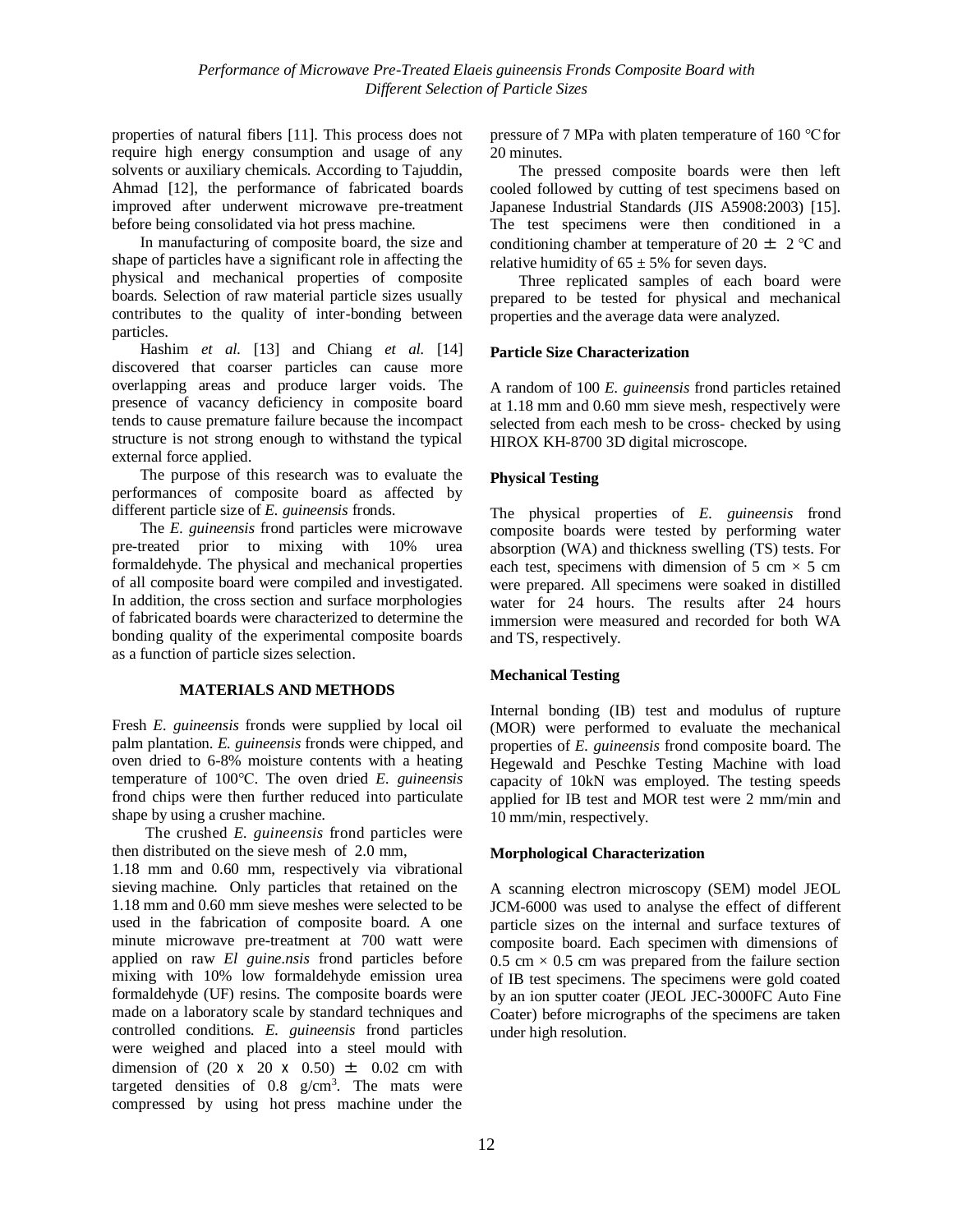#### **RESULTS AND DISCUSSION**

#### **Particle Size Characterization**

The sorting process of *E. guineensis* frond particles is very important to get the optimal size of particles for fabrication of composite boards with excellent physical and mechanical properties [\[16\]](#page-7-2). Vibrational sieving method was employed to distribute a large number of particles into chosen mesh sizes (0.60mm and 1.18mm). Later, the optical microscopic method was used to characterize or cross-check the specific shapes and size (length and width) of the particles. Combination of both methods are very important as not only a large number of particles can be obtained but the specific size range of particles that retained on each sieve can be characterized.

Table 1 illustrate the result of the percentage of *E. guineensis* particles retained at each sieve mesh, respectively. From the table, it shows that from 100 random samples taken from 0.6 mm and 1.18 mm mesh respectively, most of the samples (55-57%) having sizes larger than the sieve mesh. Only 5-10% of the samples with size range below than 0.6 mm and 1.18 mm mesh retained on each sieve. This was due to the excessive overlapping of particles during sieving which clogged the pathway for small particles to pass through the mesh openings. Besides, the length of particles which are longer than the sieve openings also prevent the particles to pass through the mesh since the particles are continuously in horizontal positions while sieving.

| Sieve mesh        | <b>Size Range (mm)</b> | Percentage $(\% )$ |
|-------------------|------------------------|--------------------|
|                   | $0.20 - 0.40$          |                    |
| $0.60$ mm         | $0.41 - 0.60$          | 10                 |
|                   | $0.61 - 0.80$          | 28                 |
|                   | 0.81 and above         | 57                 |
|                   | $0.40 - 0.60$          | 6                  |
|                   | $0.61 - 0.80$          | 9                  |
| $1.18 \text{ mm}$ | $0.81 - 1.00$          | 30                 |
|                   | 1.10 and above         | 55                 |

Table 1: Percentage of *Elaeis guineensis* Frond Particles Retained at Each Sieve Mesh and Diameter Measured

# **Physical Properties**

Physical properties of a material are defined as the changes that can be observed or measured without disturbing the composition in the material such as thickness swelling (TS) and water absorption (WA). Figure 1 indicates the thickness swelling (TS) results of *E. guineensis* fronds composite board manufactured with particle size of 0.60 mm and 1.18 mm, respectively. It is shown that the composite board with coarse (1.18 mm) particles has TS value of 29.87%, whereas the composite board with fine (0.60 mm) particles has TS value of 29.02%. The 1.18 mm particle sized composite board showed slightly higher TS value as compared to composite board with finer particles due to poor interlocking between particles that allow more water to pass through the voids in composite board, hence causes the board to swell easily.

These results can be supported by previous research of [Astari, Prasetiyo \[17\]](#page-7-3), whereby the outcome of the research work showed better TS on the composite boards fabricated from finer (2.0 mm)

particles as compared to composite boards fabricated from coarse (3.36 mm) particles.

Similar findings from present and previous study indicate that particle sizes of raw material are significant towards the TS of *E. guineensis* fronds composite board, especially after experienced water immersion for certain period of time.

Figure 2 shows the comparison of water absorption (WA) results between *E. guineensis* fronds composite board manufactured from particle size of 0.60 mm and 1.18 mm, respectively. The graph of results showed that 0.60 mm particle sized composite board has 4.88% higher WA value than 1.18 mm particle sized composite board, which having WA result of 131.04%.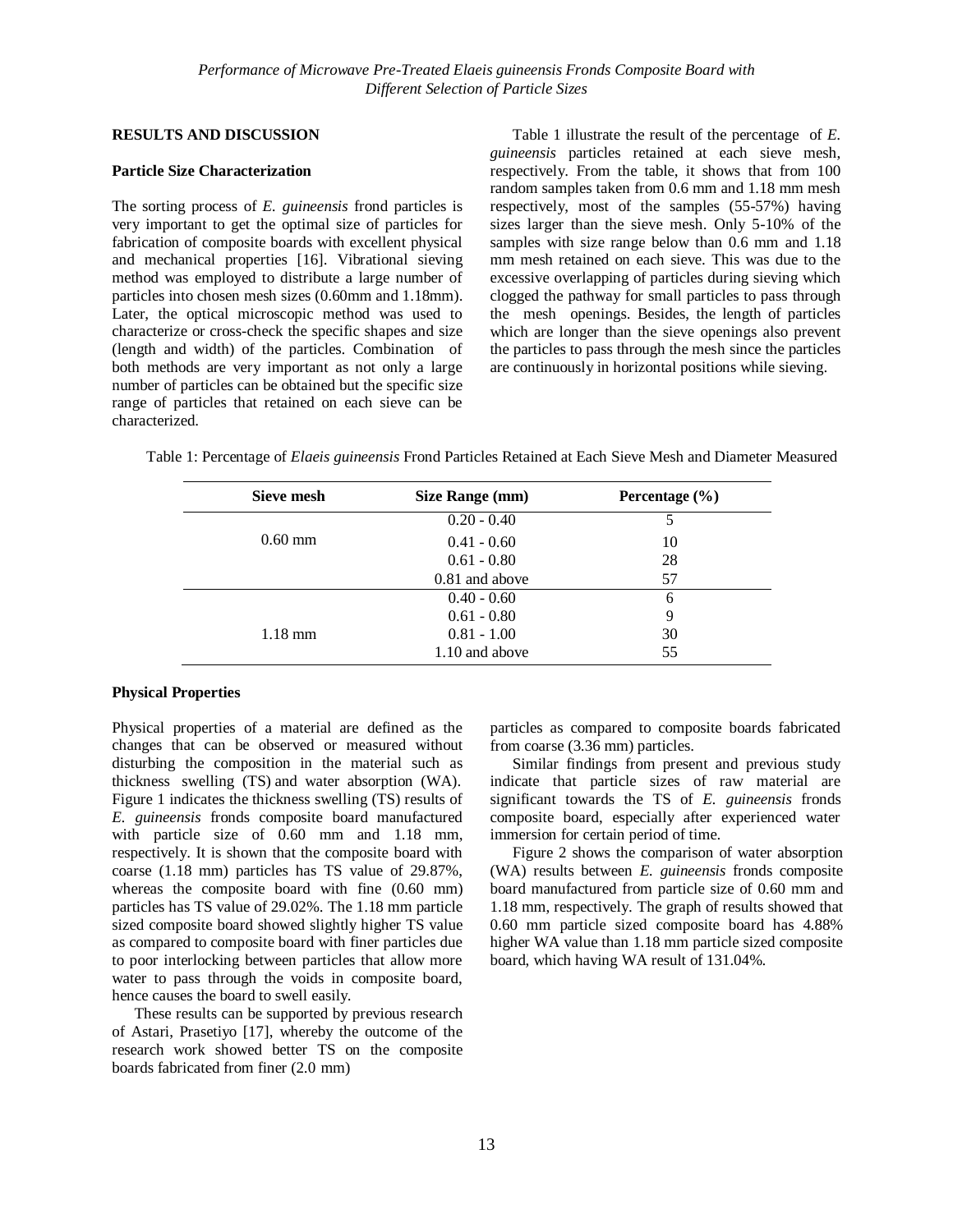

Figure 1: Thickness Swelling of *E. guineensis* Fronds Composite Board after 24 hours of Immersion

Although fine particles have higher chances to fill the voids in composite board, the high water uptake was resulted from the poor arrangement and compactness of *E. guineensis* frond particles at a certain part of composite board. Consequently, the conditions had affected the structure and spaces between particles that also contributed to better flowing and absorption of water.

Besides that, poor distribution of adhesive is another factor that leads to efficient water uptake due to changes in composite board's structure when being immersed in water. Particles that were not bonded properly tend to loosen apart from the compressed composite board after experienced long period of immersion [18].

The overall results for physical properties of present *E. guineensis* fronds composite board which showed relatively high TS and WA showed that *E. guineensis*  fronds composite board is a good water absorbance. This is due to the natural spongy characteristic of *E. guineensis* frond which makes it hydrophilic {7}.



Figure 2: Water Absorption of *E. guineensis* Fronds Composite Board after 24 hours of Immersion

#### **Mechanical Properties**

Mechanical properties are defined as the strength and resistance to deformation of material either by compressive or tension test. In this research, the study of mechanical properties was focused on the internal bond (IB) strength and modulus of rupture (MOR).

IB strength test was conducted to examine the interfacial bonding strength between *E. guineensis*  frond particles in composite board [19]

Figure 3 presented that the IB strength results of *E. guineensis* fronds composite board fabricated from 0.60 mm particle size is having slightly higher IB strength compared to 1.18 mm particle sized composite board. The IB strength result recorded for both composite both is  $6.23$  N/mm<sup>2</sup> and  $6.11$  N/mm<sup>2</sup>, respectively.

This is because fine particles will have higher tendency to fill the voids among each other [20] during fabrication whereas coarse particles will have difficulties to fit in the voids presence between each other especially when being compacted in a closed mold.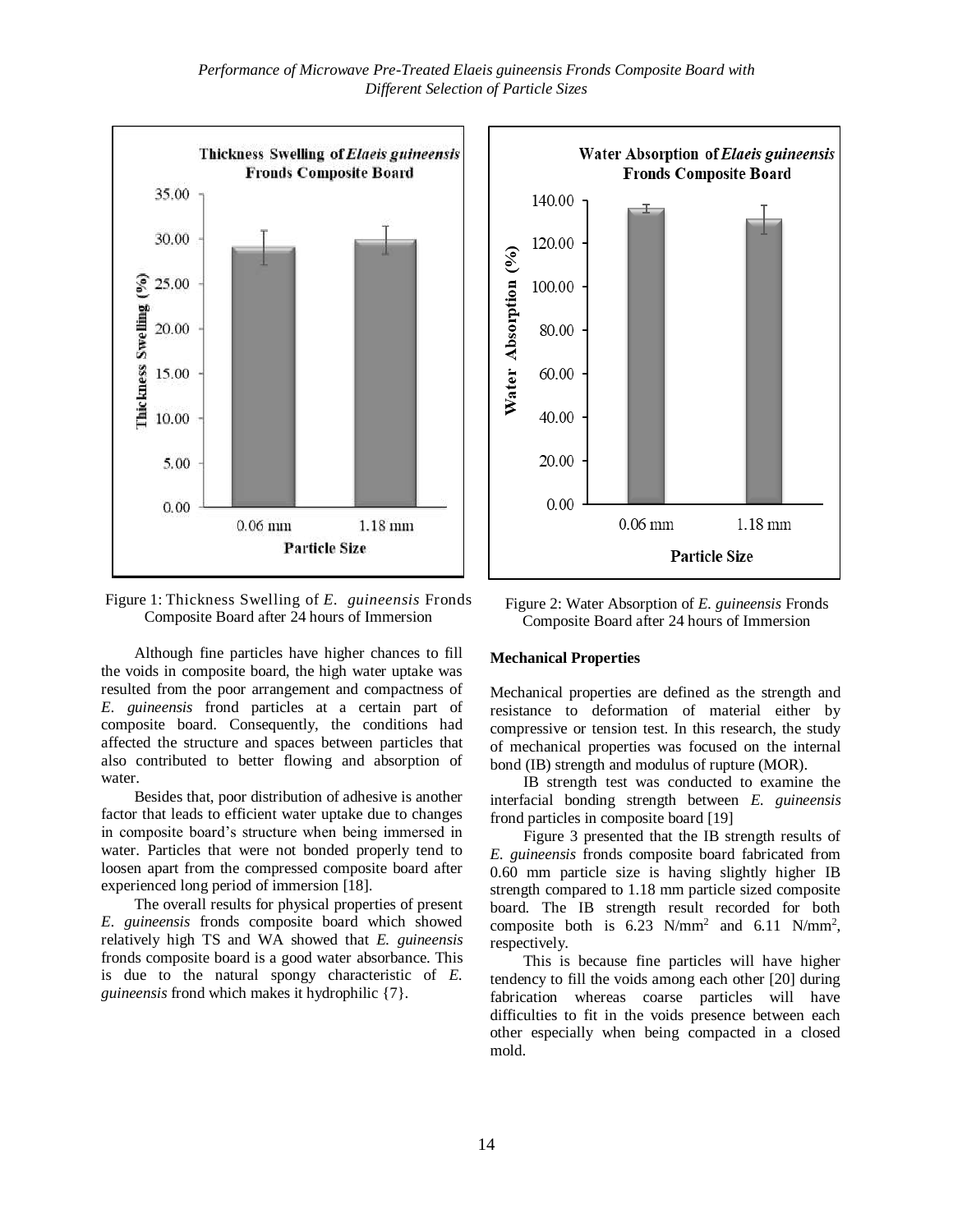The same findings were explained by Fu *et al.* [21] and Chiang *et al.* [14] whereby internal bonding strength of composite reduced due to poor surface area of bonding between coarse particles. In addition, the formation of void spaces consequently caused failure when the test piece is pulled [14, [21\]](#page-7-4). To add on, it is shown that all IB results obtained through the present study exceed the minimum requirement of 0.15 N/mm<sup>2</sup> stated in JIS A5908:2003.



Figure 3: Internal Bonding Streng th of *E. guineensis*  Fronds Composite Board

The purpose of the MOR test is to examine the ability of the test piece to resist the maximum bending force perpendicular to its longitudinal axis [\[10\]](#page-6-1).

The MOR of *E. guineensis* fronds composite board manufactured from 0.60 mm and 1.18 particle size, respectively is shown in Figure 4. From the graph plotted, it is shown that the composite board with coarser *E. guineensis* frond particles has higher MOR (22.37 N/mm<sup>2</sup> ) than composite board manufactured with finer particles (18.58 N/mm<sup>2</sup>). This is because of the effect of particle's slenderness ratio (length of the particle divided by its width) and compactness of composite board.

According to Biswas, D. et al. [\[3\]](#page-7-5), the increase in MOR value is affected by the increase in the slenderness ratio of particles used. Besides that, presence of poor glue also contributed to the outcome of MOR strength. This situation can be seen through

the visible distribution of hardens glue on the specimens.

To add on, the influence of *E. guineensis* frond particle sizes towards MOR of *E. guineensis* fronds composite board was further affected by the arrangement of the particles in composite board, surface contact between particles and slenderness ratio of particles. Hence, the strength of composite board to withstand the bending force was attributed by the geometry characteristics of *E. guineensis* frond particles used in the manufacturing of composite board. Besides, it is shown that all MOR results obtained through the present study exceed the minimum requirement of 8.0  $N/mm^2$ stated in JIS A5908:2003 for based particleboard and decorative particleboard classifications.



Figure 4: Modulus of Rupture of *E. guineensis* Fronds Composite Board

# **Morphological Characterization**

The SEM images of *E. guineensis* fronds composite board manufactured with 0.60 mm and 1.18 mm particle sizes were presented in Figure 5 and Figure 6, respectively. Both composite board samples are having board's density of 0.8 g/cm<sup>3</sup> which were fabricated under hot press temperature and pressure of 160℃ and 7 MPa, respectively.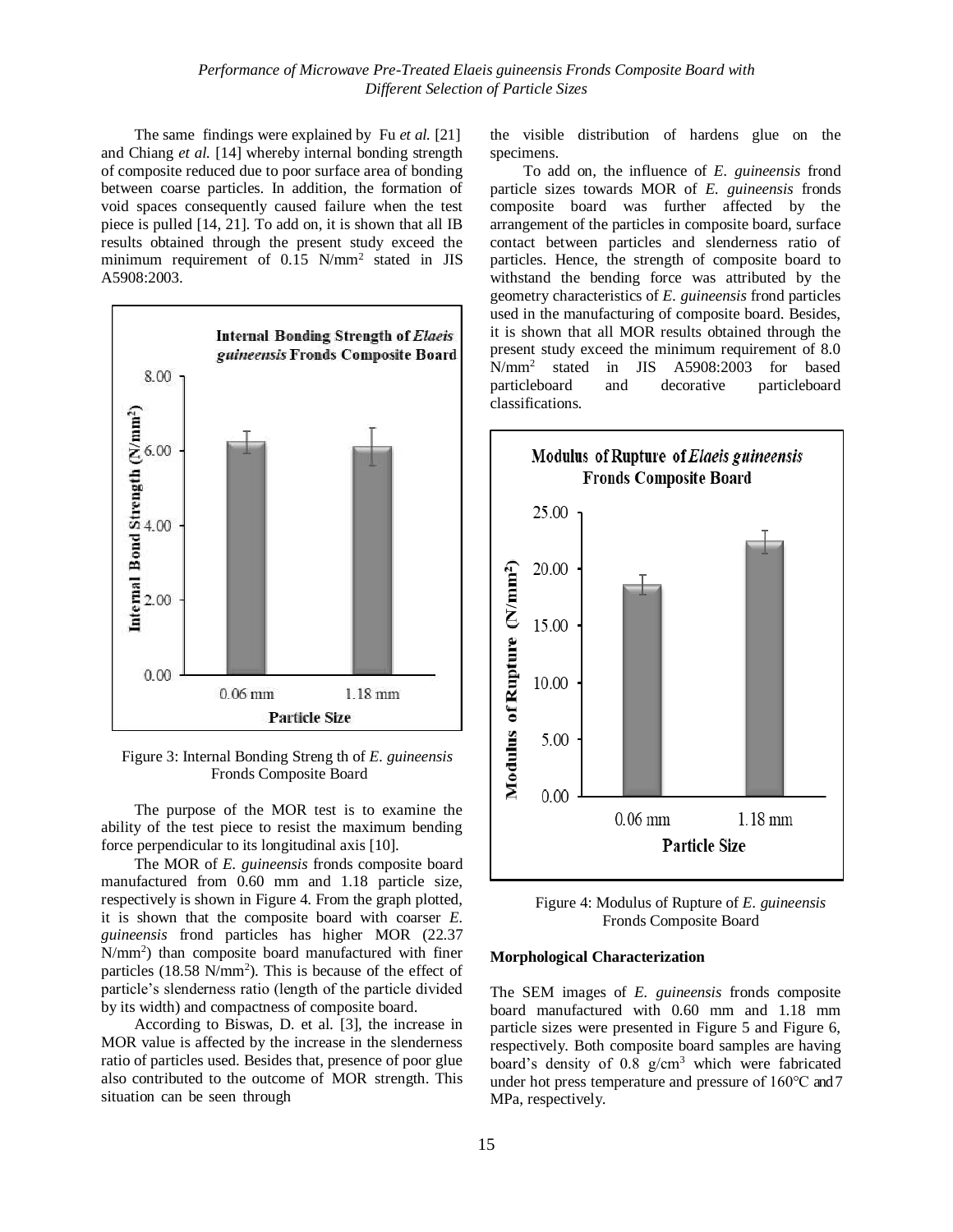The cross-section morphology of sample in Figure 6(a) showed loosely arranged particles which barely fit in the vacancies between particles as compared to the sample in Figure 5(a) by which the particles were shown to properly fit all the voids.

By observing at the surface morphology of sample in Figure 5(b) and Figure 6(b), it is clearly shown that the arrangement of particles on *E. guineensis* fronds composite board surface in Figure 5(b) is neatly packed compared to the arrangement of particles on composite board's surface in Figure 6(b), this is because finer *E. guineensis* fronds particles can fit into void spaces between particles easily compared to coarse particles.

The effect of particle sizes on the *E. guineensis*  fronds composite board does play an important part in affecting the texture and interlocking

behavior between particles in the fabrication of the board.

From morphological characterization of *E. guineensis* fronds composite board shown in Figure 5 and Figure 6, it was clearly seen that the coarse particles experienced difficulty to fill the voids between particles compared to finer particles especially during manufacturing of board's in closed mold [20].

Previous research discovered that the poor mechanical performance of composite boards is due to the poor surface interlocking between particles which lead to the presence of void spaces [14]. Besides that, the particle size contributes indirectly to the arrangement of particles during composite board manufacturing. Therefore, poor particles arrangement is another factor that lead to the failure in the physical and mechanical properties of the composite board [13].



Figure 5: Cross Section (a) and Surface (b) Morphologies of *E. guineensis* Fronds Composite Board. Fabricated with Particles Retained on  $0.60$  mm Sieve Mesh at  $\times 500$  Magnification.



Figure 6: Cross Section (a) and Surface (b) Morphologies of *E. guineensis* Fronds Composite Board Fabricated with Particles Retained on 1.18mm Sieve Mesh at ×500 Magnification.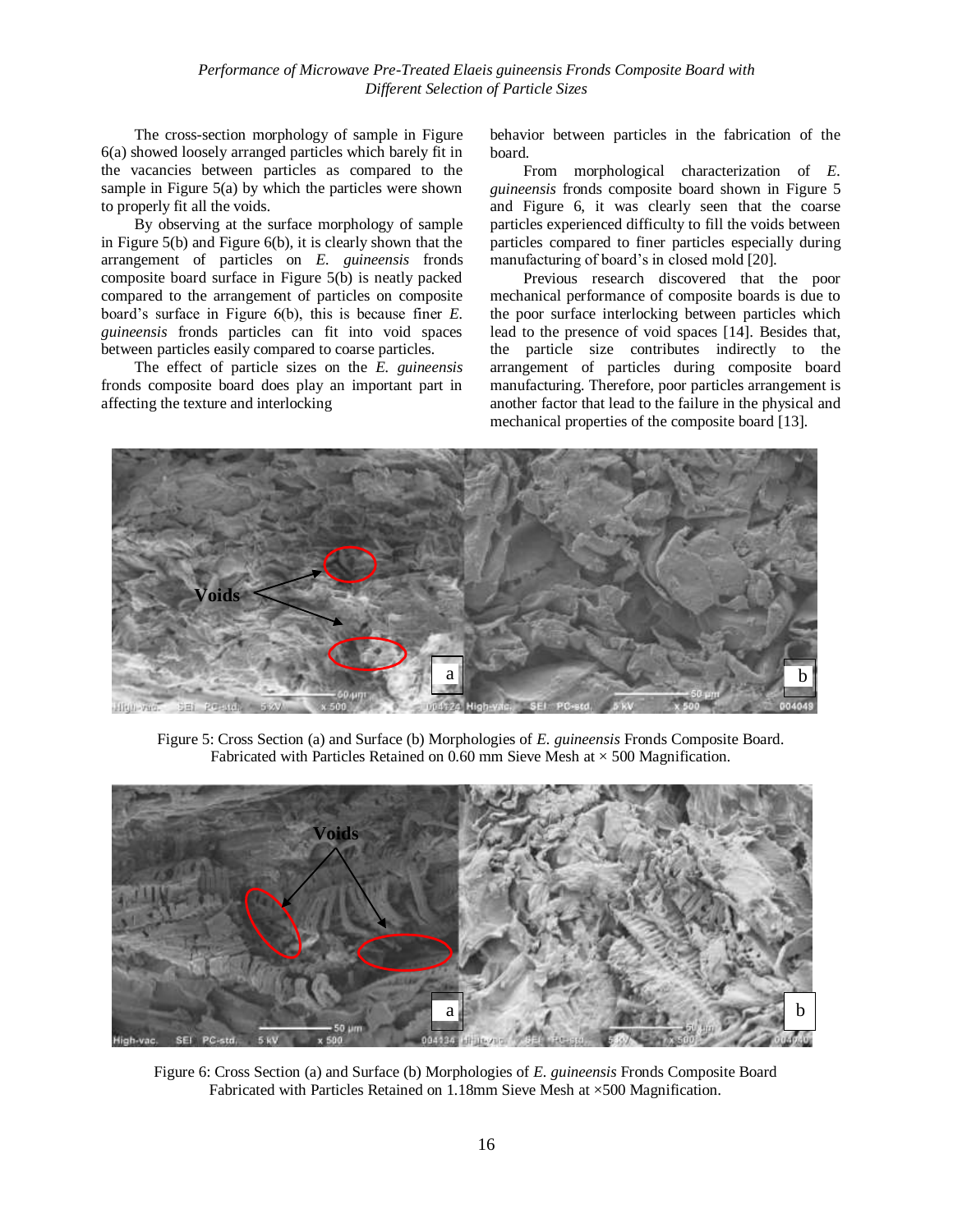# **CONCLUSION**

The effect of particle sizes does influence the performance of microwave pre-treated *E. guineensis* fronds composite board. Overall results indicated that the strength of composite boards met the requirement of Japanese Industrial Standard of Particleboard (JIS A5908:2003). However, the hydrophilic characteristic of *E. guineensis* fronds composite board detected from overall TS and WA results disclosed that the composite board is more suitable to be used in a dry conditioned environment. The performance of composite board's TS and WA can be improved by mixing *E. guineensis*  frond particles with hydrophobic polymer substances or wax as finisher. The morphology of *E. guineensis*  fronds composite board revealed that the interlocking and arrangement between particles in composite board is closely related to the selection of particle sizes.

#### **ACKNOWLEDGMENT**

This research was supported by University College of Technology Sarawak (UCTS), Hexzachem Sarawak Sdn. Bhd and Zumida Oil Palm Plantation Sibu. A great appreciation credited to aforementioned organizations for providing research facilities and materials throughout the research period.

#### **REFERENCES**

- [1] Okuda, N., & Sato, M. (2004). Manufacture and mechanical properties of binderless boards from kenaf core. *J Wood Sci, 50*, 53-61.
- [2] Sato, M., Ando, M., Sugimoto, T., & Hashim, R. (2010). *Possibility of utilization of oil palm as a raw material for wood-based material*. Paper presented at the World Conference on Timber Engineering, Riva del Garda, Italy.
- [3] Biswas, D., Bose, S. K., & Hossain, M. M. (2011). Physical and mechanical properties of urea formaldehyde-bonded particleboard made from bamboo waste. International Journal of Adhesion & Adhesives, 31, 84-87.
- [4] Kelly-Yong, T. L., Lee, K. T., Mohamed, A. R., & Bhatia, S. (2007). Potential of hydrogen from oil palm biomass as a source of renewable energy worldwide. *Energy Policy, 35*, 5692-5701.
- [5] Awalludin, M. F., Sulaiman, O., Hashim, R., Aidawati, W. N., & Nadhari, W. (2015). An overview of the oil palm industry in Malaysia and its waste utilization through thermochemical conversion, specifically via liquefaction. *Renewable and Sustainable Energy Reviews, 50*, 1469-1484.
- [6] Yusoff, S. (2006). Renewable energy from palm oil -Innovation on effective utilization of waste. *Journal of Cleaner Production,* 14 (1), 87-93.
- [7] Nordin, N. A., Sulaiman, O., Hashim, R., & Kassim, M. H. M. (2017). Oil palm frond waste for the production of cellulose nanocrystals. *Journal of Physical Science, 28* (2), 115-126.
- [8] F., W. A., & Najmuldeen, G. F. (2015). One layer experimental particleboard from oil palm frond particles and empty fruit bunch fibers. *International Journal of Engineering Research & Technology* 4 (1), 199-202.
- [9] Laemsak, N., & Okuma, M. (2000). Development of boards made from oil palm frond II: Properties of binderless boards from steam-exploded fibers of oil palm frond. *Japan Wood Science, 46*, 322-326.
- <span id="page-6-1"></span>[10] Green, D. W., Winandy, J. E., & Kretschmann, D.E D.E. (2010). Mechanical properties of wood. *Wood handbook Wood as an engineering material*. Madison, Wisconsin: U. S. Department of Agriculture, Forest Service, Forest Products Laboratory.
- <span id="page-6-0"></span>[11] Aguilar-Reynosa, A., Romani, A., Rodríguez- Jasso, R. M., Aguilar, C. N., Garrote, G., & Ruiz, H. A. (2017). Microwave heating processing as alternative of pretreatment in second-generation biorefinery: An overview. *Energy Conversion and Management, 136*, 50- 65.
- [12] Tajuddin, M., Ahmad, Z., & Ismail, H. (2016). A review of natural fibers and processing operations for the production of binderless boards. *BioResources, 11*(2), 5600-5617.
- [13] Hashim, R., Saari, N., Sulaiman, O., Sugimoto, T., Hiziroglu, S., Sato, M., & Tanaka, R. (2010). Effect of particle geometry on the properties of binderless particleboard manufactured from oil palm trunk. *Materials and Design, 31*, 4251-4257